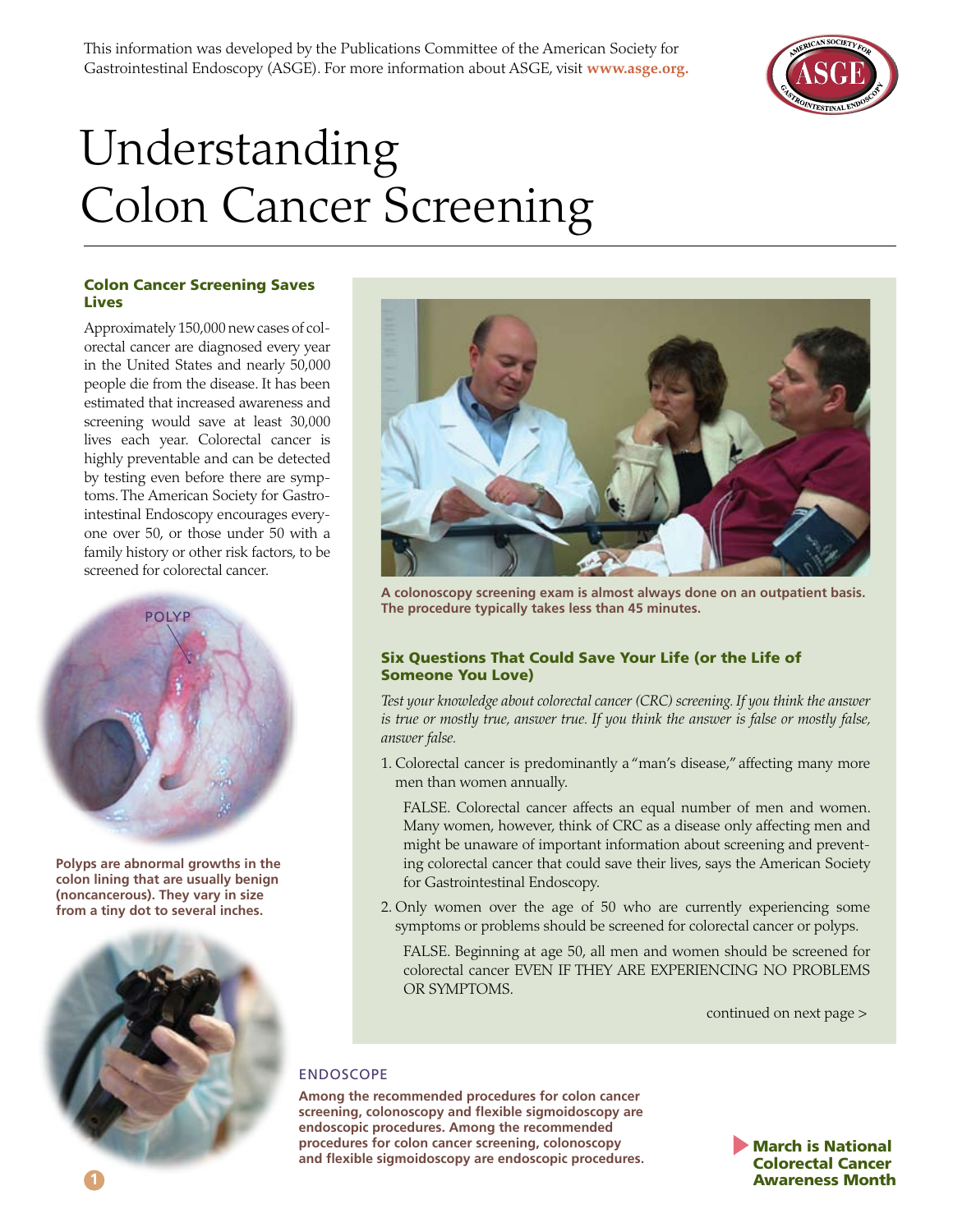3. A colonoscopy screening exam typically requires an overnight stay in a hospital.

FALSE. A colonoscopy screening exam is almost always done on an outpatient basis. A mild sedative is usually given before the procedure and then a flexible, slender tube is inserted into the rectum to look inside the colon. The test is safe and the procedure itself typically takes less than 45 minutes.

4. Colorectal cancer is the third leading cause of cancer deaths in the United States.

TRUE. After lung cancer, colorectal cancer is the third leading cause of cancer deaths in the United States. Annually, approximately 150,000 new cases of colorectal cancer are diagnosed in the United States and 50,000 people die from the disease. It has been estimated that increased awareness and screening would save at least 30,000 lives each year.

5. Tests used for screening for colon cancer include digital rectal exam, stool blood test, flexible sigmoidoscopy and colonoscopy.

TRUE. These tests are used to screen for colorectal cancer even before there are symptoms. Talk to your healthcare provider about which test is best for you. Current recommended screening options\* include:

Beginning at age 50, men and women should have:

- An annual occult blood test on spontaneously passed stool (at a minimum);
- A flexible sigmoidoscopy every 5 years; or,
- A complete colonoscopy every 10 years.

Important: You may need to begin periodic screening colonoscopy earlier than age 50 years if you have a personal or family history of colorectal cancer, polyps or long-standing ulcerative colitis.

6. Colon cancer is often preventable.

TRUE. Colorectal cancer is highly preventable. Colonoscopy may detect polyps (small growths on the lining of the colon). Removal of these polyps (by biopsy or snare polypectomy) results in a major reduction in the likelihood of developing colorectal cancer in the future.



**The endoscope is a thin, flexible tube with a camera and a light on the end of it. During the procedure, images of the colon wall are simultaneously viewed on a monitor.** 

**In a colonoscopy, the physician passes the endoscope through your rectum and into the colon, allowing the physician to examine the tissue of the colon wall for abnormalities such as polyps.**



f.y.i.

**The American Society for Gastrointestinal Endoscopy encourages you to talk with your healthcare provider about colon cancer screening and encourages everyone over the age of 50 to undergo the appropriate screening. If your primary healthcare provider has recommended a colonoscopy, you can find a physician with specialized training in these GI endoscopic procedures by using the free Find a Doctor tool on ASGE's Web site at www.screen-4coloncancer.org. For more information about colon cancer screening, visit www. screen4coloncancer.org.**